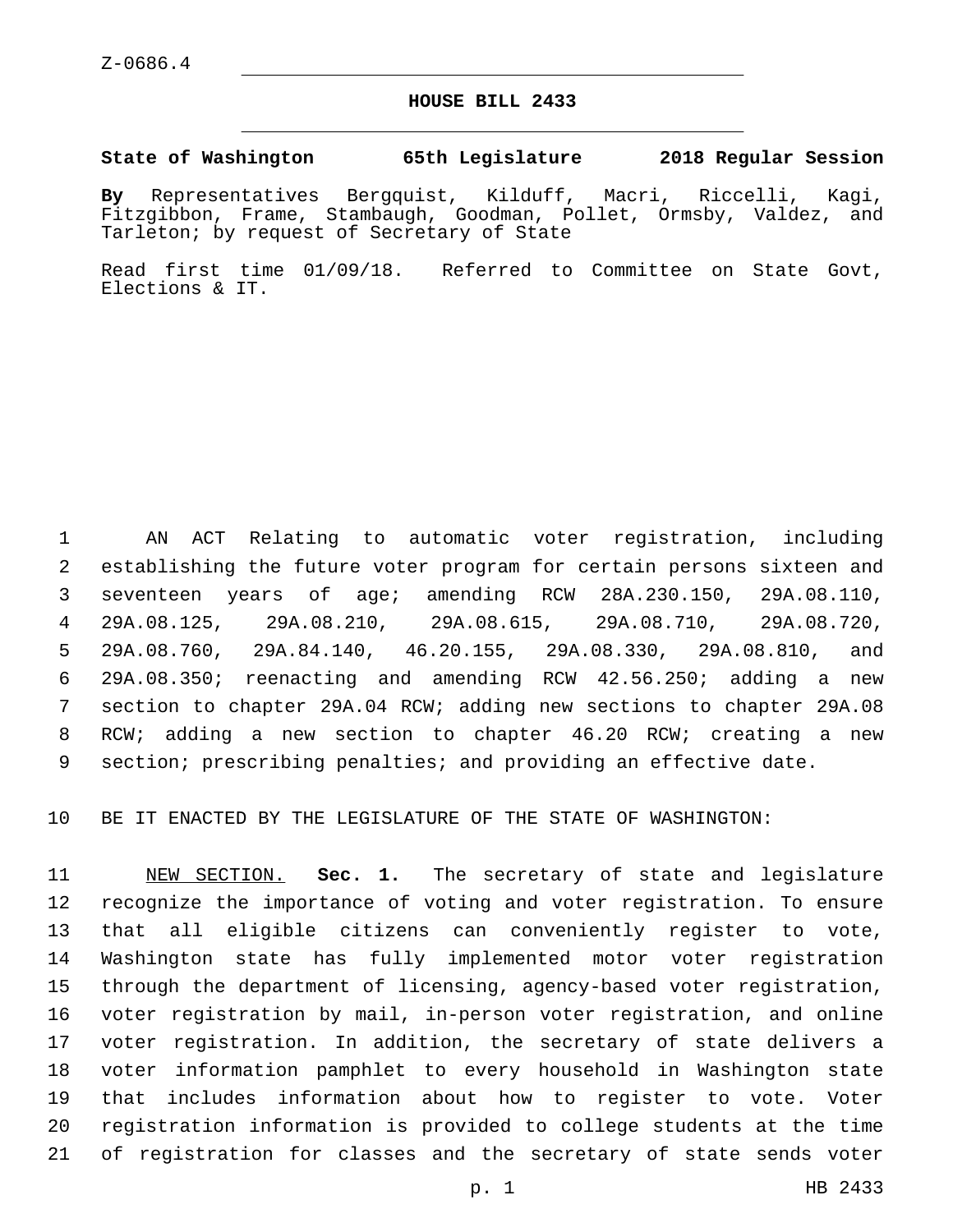registration information to all young people when they turn eighteen years of age. Annually, following ongoing voter registration list maintenance, the secretary of state contacts potentially eligible, but not yet registered voters, with registration information. Voter registration information is also provided in several languages, and in forms accessible to persons with disabilities. Materials are also available to persons conducting voter registration drives.

 Participation in voting by those between the ages of eighteen and twenty-four is the lowest of any age group. If a person views voting as important at age eighteen, they are likely to become a lifelong voter. It is the intent of the secretary of state and legislature to formalize a registration sign up process for those not yet eighteen through the establishment of the future voter program, to authorize all persons sixteen and seventeen years old to sign up to register to vote, and to engage these new voters and encourage their civic 16 participation in an educational environment.

 NEW SECTION. **Sec. 2.** A new section is added to chapter 29A.04 18 RCW to read as follows:

 "Future voter" means a United States citizen and Washington state resident, age sixteen or seventeen, who wishes to provide information to the secretary of state related to voter registration.

 **Sec. 3.** RCW 28A.230.150 and 1969 ex.s. c 223 s 28A.02.090 are 23 each amended to read as follows:

 (1) On January 16th of each year or the preceding Friday when January 16th falls on a nonschool day, there shall be observed within each public school "Temperance and Good Citizenship Day". Annually the state superintendent of public instruction shall duly prepare and publish for circulation among the teachers of the state a program for use on such day embodying topics pertinent thereto and may from year to year designate particular laws for special observance.

 (2) Each year on "Temperance and Good Citizenship Day," social studies teachers must, as resources allow, coordinate a voter registration event in each history or social studies class attended by high school seniors. This event is known as the future voter program. Teachers must make voter sign up and registration available to all students.

 (3) County auditors may, as resources allow, help coordinate elements of the future voter program, and participate in voter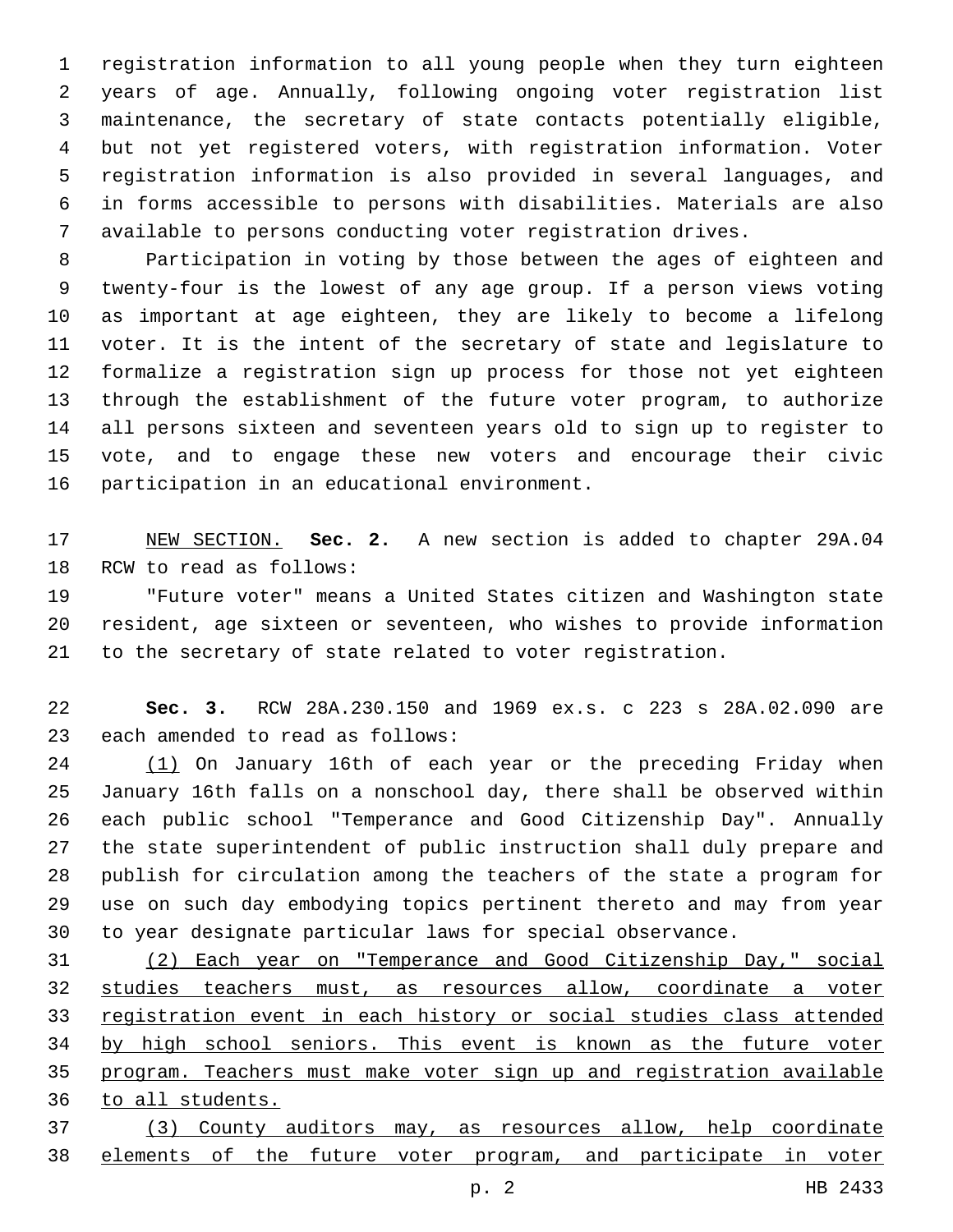registration events for students on "Temperance and Good Citizenship

Day."

 (4) Each temperance and good citizenship day event must encourage students who will be eighteen years of age or older by the time of the next general election to register to vote online from the classroom. Students who do not possess a state identicard or driver's license must be provided a paper registration form. The event must include adequate time for students to complete the registration process in class.

 (5) The superintendent of public instruction, in consultation with the secretary of state, must update and distribute youth voter registration materials annually, by December 1st, for eligible students to register to vote at school. Electronic notification of 14 the availability of the materials must be distributed to high school principals and secondary social studies and history teachers.

 (6) The superintendent of public instruction must consult with the secretary of state to provide registration methods that enable the electronic collection of information on the number of students who registered to vote on "Temperance and Good Citizenship Day," with the goal of achieving at least fifty thousand new voter registrations for seventeen and eighteen year olds annually, beginning in January 2020.

 (7) Beginning March 1, 2020, and annually thereafter, the 24 superintendent of public instruction must report on yearly progress toward the goal established in subsection (5) of this section, including the number of seventeen and eighteen year olds registered to vote by county and recommendations for increasing youth voter registration, to the governor and the appropriate standing committees of the legislature in accordance with RCW 43.01.036.

(8) For the purposes of this section:

 (a) "Future voter program" refers to the information that may be collected by a number of processes about a future voter. Information gathered for future voters is not public until the person becomes a registered voter at age eighteen.

 (b) "Sign up" means the act of providing information relevant to eventual official voter registration at age eighteen, prior to official registration at age eighteen.

 **Sec. 4.** RCW 29A.08.110 and 2009 c 369 s 10 are each amended to read as follows:39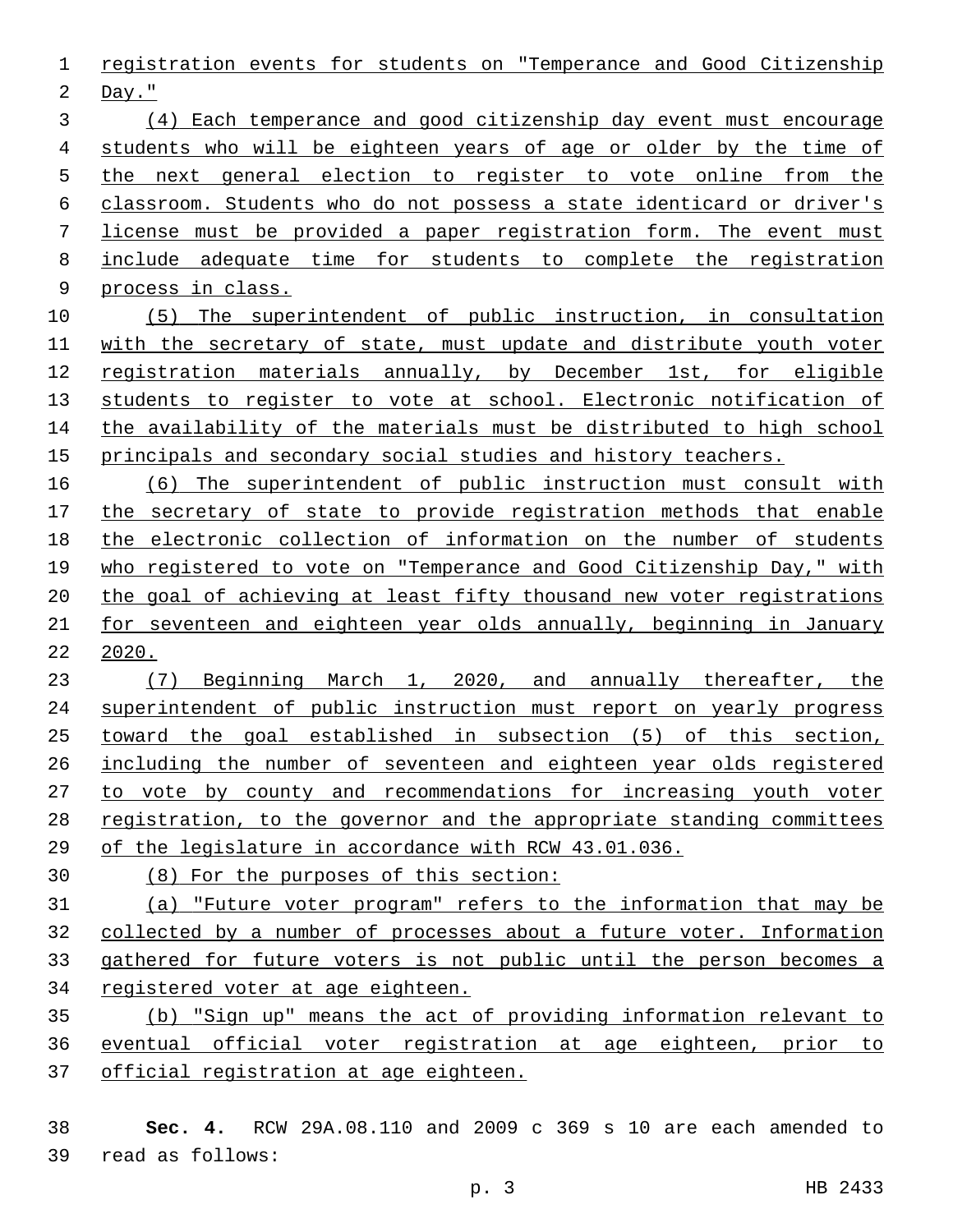(1) For persons registering under RCW 29A.08.120, 29A.08.123, 29A.08.330, and 29A.08.340, an application is considered complete only if it contains the information required by RCW 29A.08.010. The applicant is considered to be registered to vote as of the original 5 date of mailing  $((\theta \hat{r}))_+$  date of delivery, or eighteenth birthday, whichever is applicable. The auditor shall record the appropriate precinct identification, taxing district identification, and date of registration on the voter's record in the state voter registration list. Any mailing address provided shall be used only for mail delivery purposes, and not for precinct assignment or residency purposes. Within sixty days after the receipt of an application or transfer, the auditor shall send to the applicant, by first-class nonforwardable mail, an acknowledgment notice identifying the registrant's precinct and containing such other information as may be required by the secretary of state. The postal service shall be instructed not to forward a voter registration card to any other address and to return to the auditor any card which is not 18 deliverable.

 (2) If an application is not complete, the auditor shall promptly mail a verification notice to the applicant. The verification notice shall require the applicant to provide the missing information. If the applicant provides the required information within forty-five days, the applicant shall be registered to vote as of the original date of application. The applicant shall not be placed on the official list of registered voters until the application is complete.

 NEW SECTION. **Sec. 5.** A new section is added to chapter 29A.08 27 RCW to read as follows:

 (1) A person may sign up to register to vote if he or she is sixteen years of age, as part of the future voter program.

 (2) A person who signs up to register to vote may not vote until reaching eighteen years of age, and his or her name may not be added to the statewide voter registration database list of voters until such time as he or she is eighteen years of age or will be eighteen 34 years of age before the next election.

 NEW SECTION. **Sec. 6.** A new section is added to chapter 29A.08 36 RCW to read as follows: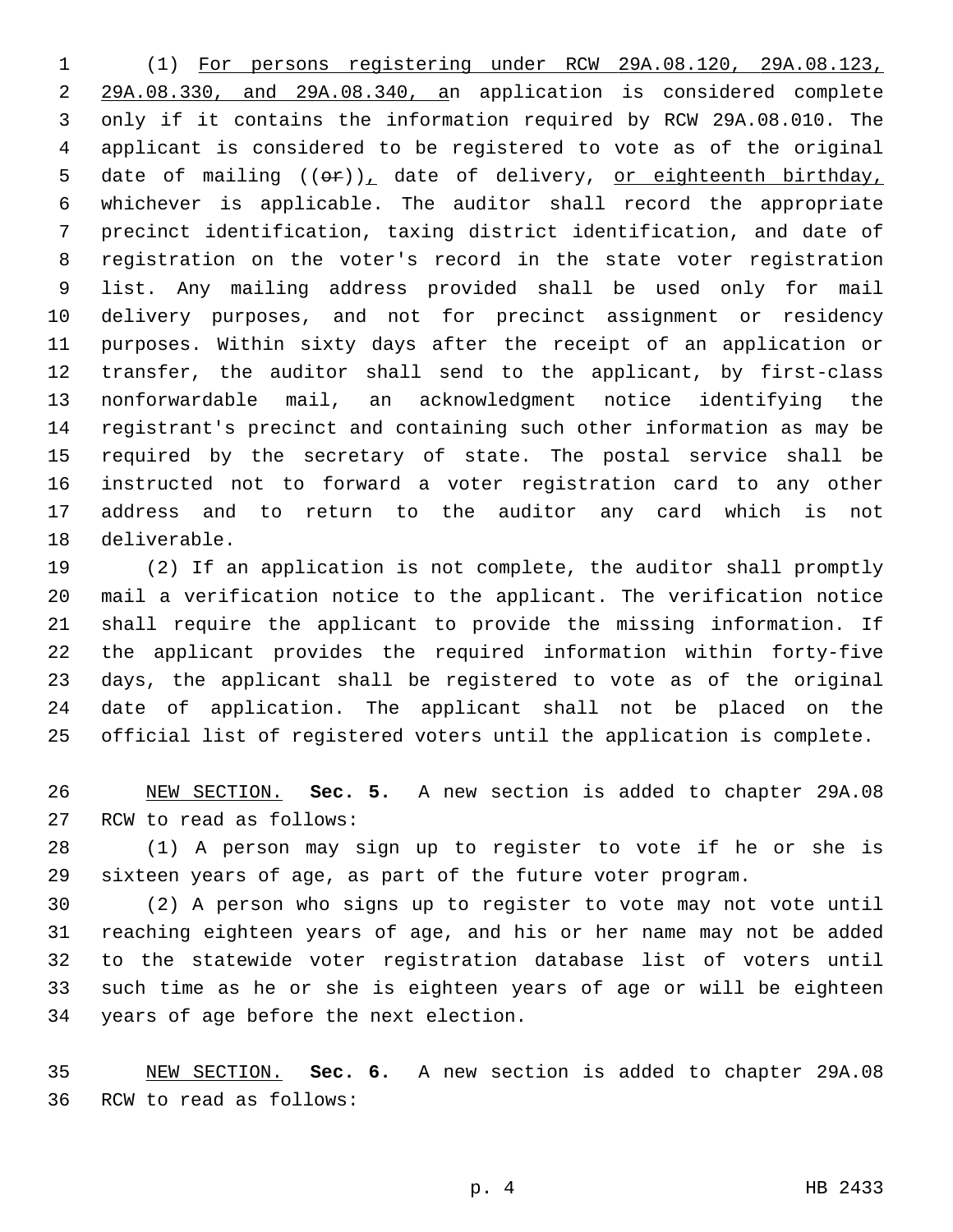(1) A person who has attained sixteen years of age may sign up to register to vote, as part of the future voter program, by submitting 3 a voter registration application by mail.

 (2) The applicant must attest to the truth of the information provided on the application by affirmatively accepting the 6 information as true.

 (3) If signing up to register by mail, the person must provide a 8 signature for voter registration purposes.

 (4) The applicant must affirmatively acknowledge that he or she will not vote until his or her eighteenth birthday.

 (5) The secretary of state may employ additional security measures to ensure the accuracy and integrity of voter preregistration applications submitted electronically.

 **Sec. 7.** RCW 29A.08.125 and 2009 c 369 s 12 are each amended to 15 read as follows:

 (1) The office of the secretary of state shall maintain a statewide voter registration database. This database must be a centralized, uniform, interactive computerized statewide voter registration list that contains the name and registration information 20 of every registered voter in the state.

 (2) The statewide list is the official list of registered voters 22 for the conduct of all elections.

 (3) The statewide list must include, but is not limited to, the name, date of birth, residence address, signature, gender, and date of registration of every legally registered voter in the state.

 (4) A unique identifier must be assigned to each registered voter 27 in the state.

 (5) The database must be coordinated with other government databases within the state including, but not limited to, the department of corrections, the department of licensing, the department of health, the administrative office of the courts, and county auditors. The database may also be coordinated with the 33 databases of election officials in other states.

 (6) Authorized employees of the secretary of state and each county auditor must have immediate electronic access to the 36 information maintained in the database.

 (7) Voter registration information received by each county auditor must be electronically entered into the database. The office of the secretary of state must provide support, as needed, to enable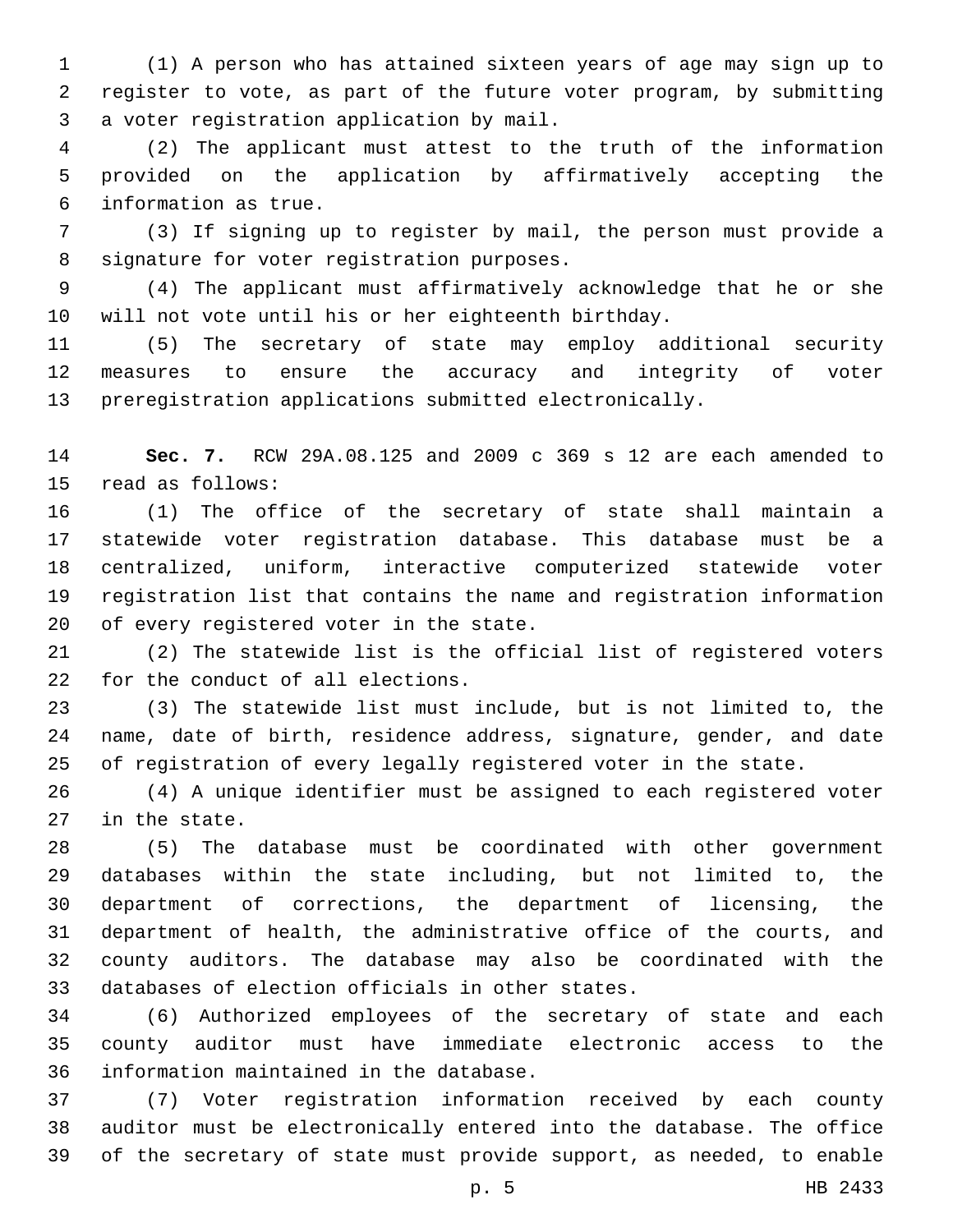each county auditor to enter and maintain voter registration 2 information in the state database.

 (8) The secretary of state has data authority over all voter 4 registration data.

 (9) The voter registration database must be designed to accomplish at a minimum, the following:6

(a) Comply with the help America vote act of 2002 (P.L. 107-252);

8 (b) Identify duplicate voter registrations;

9 (c) Identify suspected duplicate voters;

 (d) Screen against any available databases maintained by other government agencies to identify voters who are ineligible to vote due to a felony conviction, lack of citizenship, or mental incompetence;

 (e) Provide images of voters' signatures for the purpose of checking signatures on initiative and referendum petitions;

 (f) Provide for a comparison between the voter registration database and the department of licensing change of address database;

 (g) Provide access for county auditors that includes the capability to update registrations and search for duplicate 19 registrations; ((and))

 (h) Provide for the cancellation of registrations of voters who 21 have moved out of state; and

 (i) Provide for the storage of pending registration records for 23 persons seventeen years of age in a manner that these records will not appear on the official list of registered voters until the future 25 registrant is eligible to vote.

 (10) The secretary of state may, upon agreement with other appropriate jurisdictions, screen against any available databases maintained by election officials in other states and databases maintained by federal agencies including, but not limited to, the federal bureau of investigation, the federal court system, the federal bureau of prisons, and the bureau of citizenship and 32 immigration services.

 (11) The database shall retain information regarding previous successful appeals of proposed cancellations of registrations in order to avoid repeated cancellations for the same reason.

 (12) Each county auditor shall maintain a list of all registered voters within the county that are contained on the official statewide voter registration list. In addition to the information maintained in the statewide database, the county database must also maintain the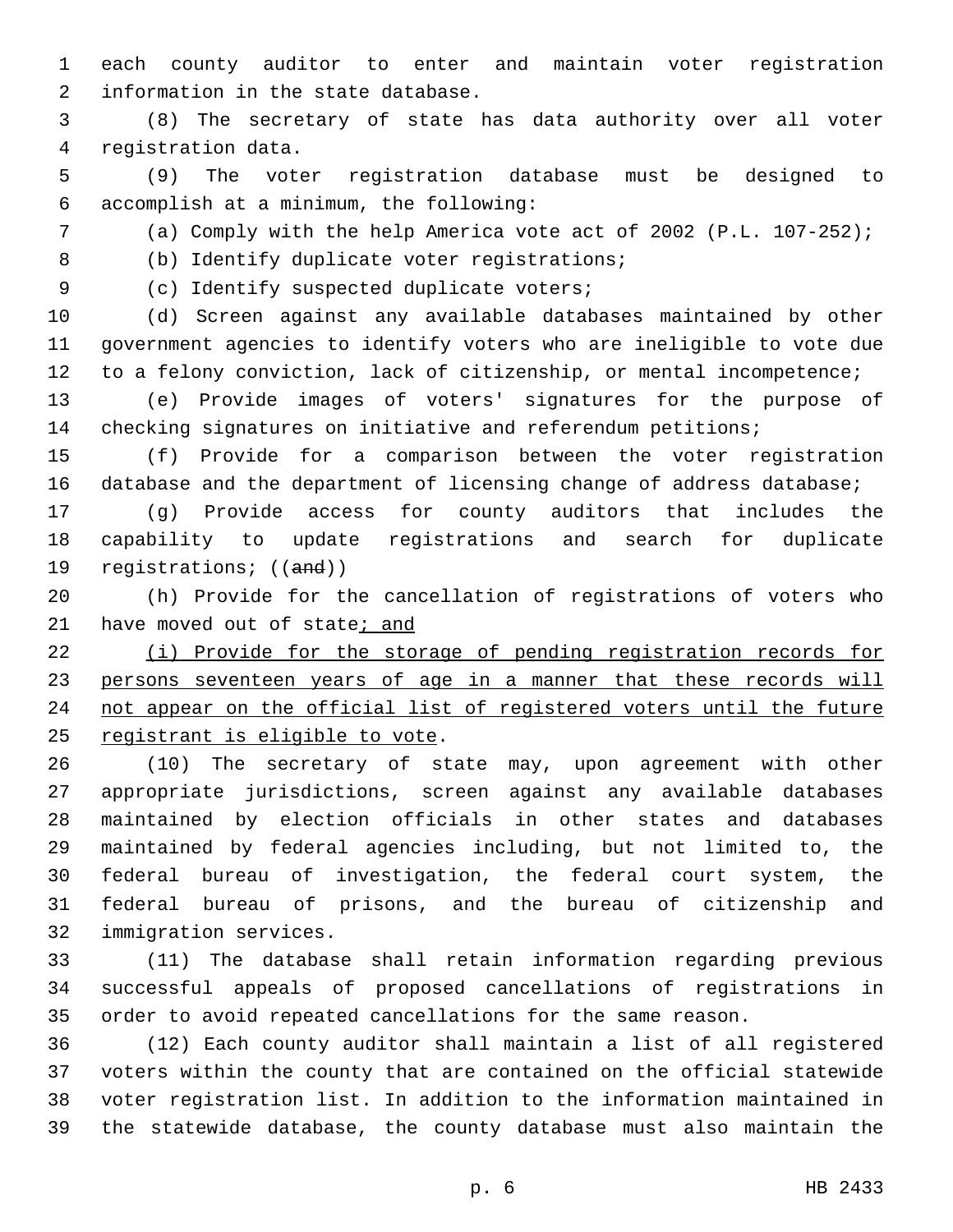1 applicable taxing district and precinct codes for each voter in the 2 county, and a list of elections in which the individual voted.

3 (13) Each county auditor shall allow electronic access and 4 information transfer between the county's voter registration system 5 and the official statewide voter registration list.

6 **Sec. 8.** RCW 29A.08.210 and 2009 c 369 s 16 are each amended to 7 read as follows:

8 An applicant for voter registration shall complete an application 9 providing the following information concerning his or her 10 qualifications as a voter in this state:

11 (1) The former address of the applicant if previously registered 12 to vote;

13 (2) The applicant's full name;

14 (3) The applicant's date of birth;

15 (4) The address of the applicant's residence for voting purposes;

16 (5) The mailing address of the applicant if that address is not 17 the same as the address in subsection (4) of this section;

18 (6) The sex of the applicant;

 (7) The applicant's Washington state driver's license number, Washington state identification card number, or the last four digits of the applicant's social security number if he or she does not have a Washington state driver's license or Washington state 23 identification card;

24 (8) A check box allowing the applicant to indicate that he or she 25 is a member of the armed forces, national guard, or reserves, or that 26 he or she is an overseas voter;

27 (9) A check box allowing the applicant to ((confirm)) acknowledge 28 that he or she  $((\frac{1}{2}B))$  must be at least eighteen years of age  $((\Theta \cdot F)^{-1})$ 29 will be eighteen years of age by the next election)) to vote;

30 (10) Clear and conspicuous language, designed to draw the 31 applicant's attention, stating that the applicant must be a United 32 States citizen in order to register to vote;

33 (11) A check box and declaration confirming that the applicant is 34 a citizen of the United States;

(12) The following warning:35

36 "If you knowingly provide false information on this voter 37 registration form or knowingly make a false declaration about your 38 qualifications for voter registration you will have committed a class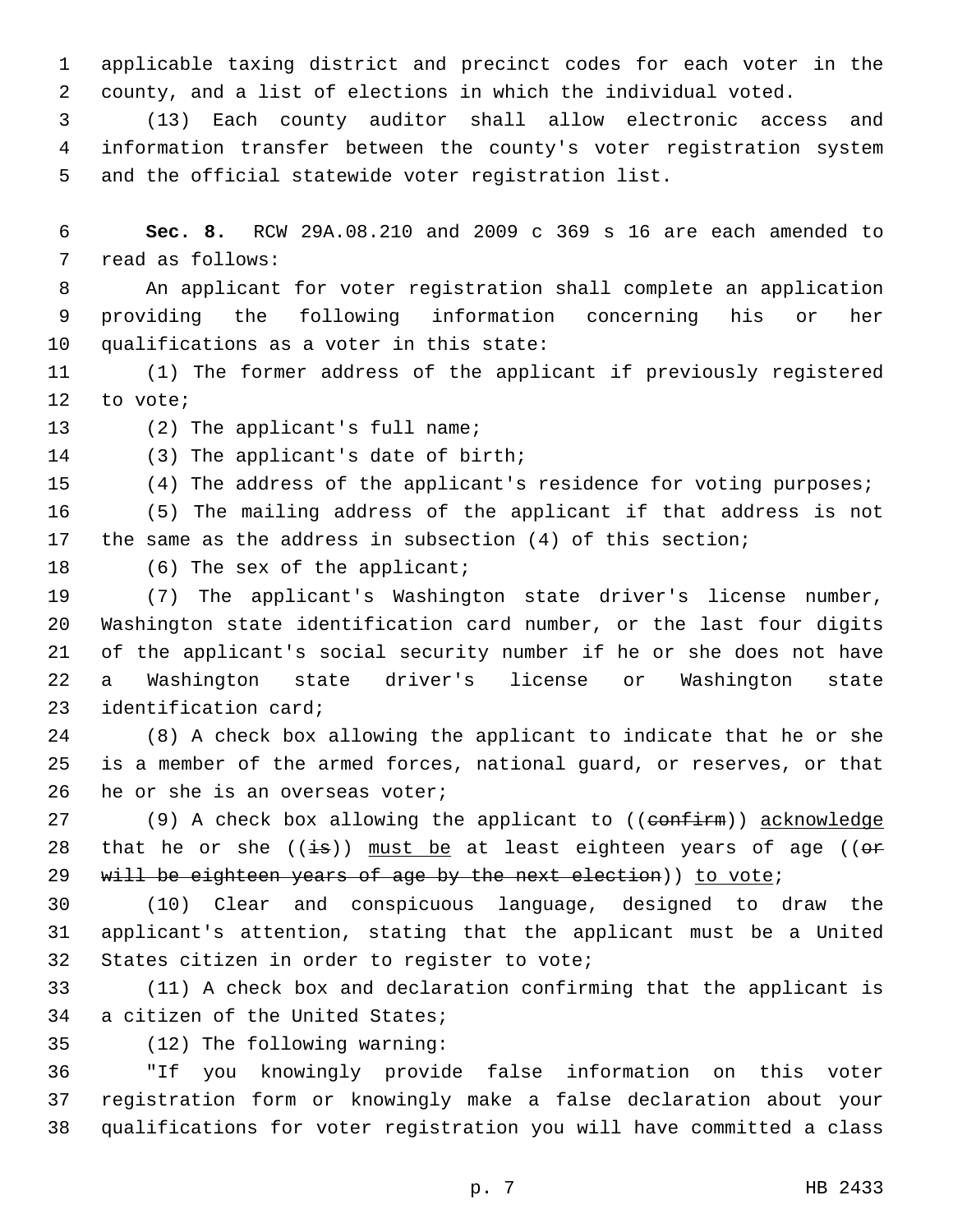C felony that is punishable by imprisonment for up to five years, a fine of up to ten thousand dollars, or both."2

 (13) The oath required by RCW 29A.08.230 and a space for the 4 applicant's signature; and

 (14) Any other information that the secretary of state determines is necessary to establish the identity of the applicant and prevent 7 duplicate or fraudulent voter registrations.

 This information shall be recorded on a single registration form 9 to be prescribed by the secretary of state.

 **Sec. 9.** RCW 29A.08.615 and 2003 c 111 s 238 are each amended to read as follows:11

 (1) Registered voters are divided into two categories, "active" and "inactive." All registered voters are classified as active, unless assigned to inactive status by the county auditor.

 (2) Persons signing up to register to vote as future voters who have not yet reached eighteen years of age are classified as "pending" until attaining eighteen years of age.

 **Sec. 10.** RCW 29A.08.710 and 2005 c 246 s 17 are each amended to 19 read as follows:

 (1) The county auditor shall have custody of the original voter 21 registration records and voter registration sign up records for each county. The original voter registration form must be filed without regard to precinct and is considered confidential and unavailable for public inspection and copying. An automated file of all registered voters must be maintained pursuant to RCW 29A.08.125. An auditor may maintain the automated file in lieu of filing or maintaining the original voter registration forms if the automated file includes all of the information from the original voter registration forms including, but not limited to, a retrievable facsimile of each 30 voter's signature.

 (2) The following information contained in voter registration records or files regarding a voter or a group of voters is available for public inspection and copying, except as provided in RCW 40.24.060: The voter's name, address, political jurisdiction, gender, date of birth, voting record, date of registration, and registration number. The information contained in voter registration applications for persons signing up to register to vote as a future voter prior to age eighteen is exempt from public inspection and copying until the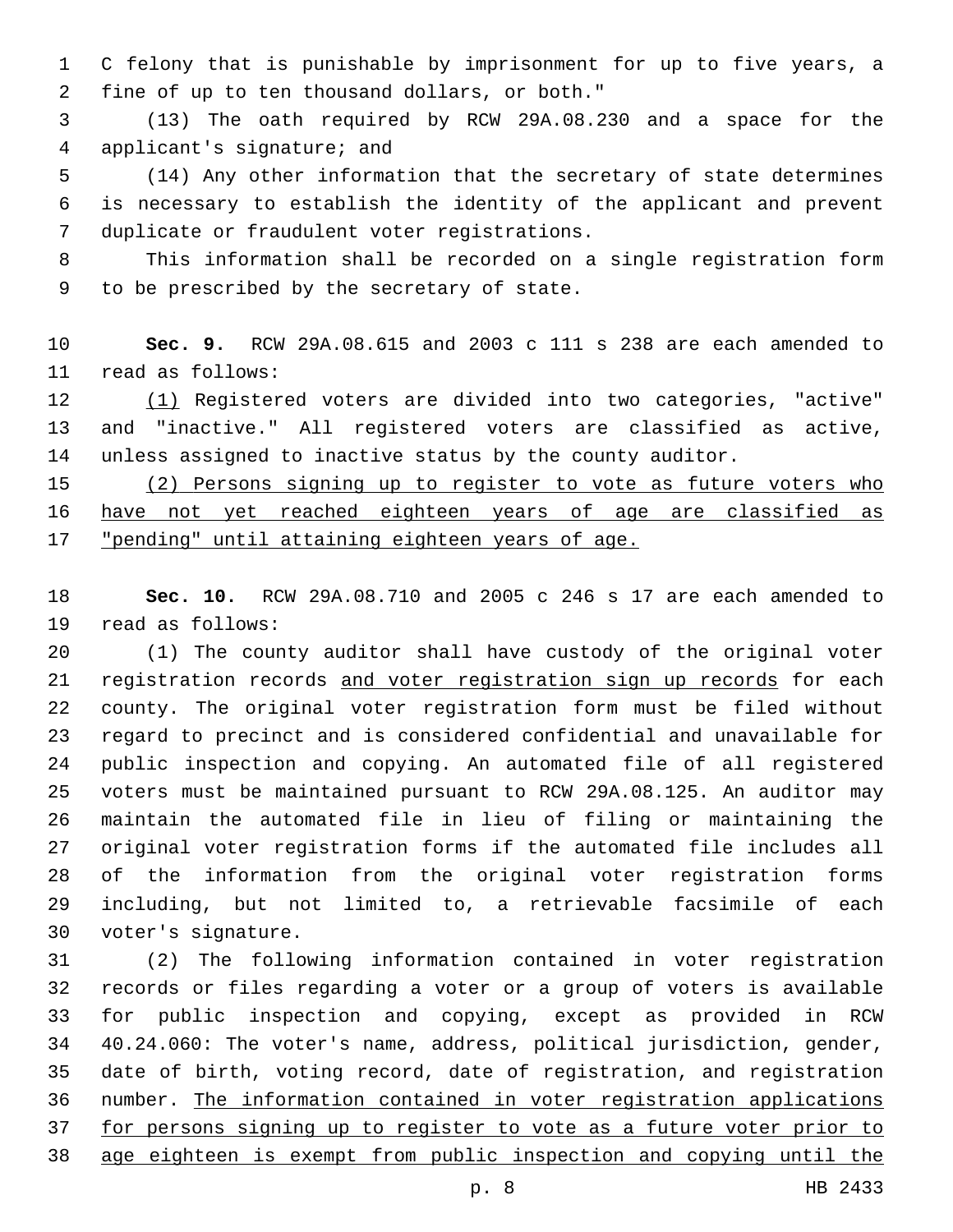applicant reaches age eighteen. No other information from voter registration records or files is available for public inspection or 3 copying.

 **Sec. 11.** RCW 29A.08.720 and 2011 c 10 s 18 are each amended to 5 read as follows:

 (1) In the case of voter registration records received through the department of licensing or an agency designated under RCW 29A.08.310, the identity of the office or agency at which any particular individual registered to vote is not available for public inspection and shall not be disclosed to the public. Any record of a particular individual's choice not to register to vote at an office of the department of licensing or a state agency designated under RCW 29A.08.310 is not available for public inspection and any information regarding such a choice by a particular individual shall not be 15 disclosed to the public. The information contained in voter registration applications for persons signing up to register to vote 17 as future voters prior to age eighteen is exempt from public 18 inspection and copying until the applicant reaches age eighteen.

 (2) Subject to the restrictions of RCW 29A.08.710 and 40.24.060, precinct lists and current lists of registered voters are public records and must be made available for public inspection and copying under such reasonable rules and regulations as the county auditor or secretary of state may prescribe. The county auditor or secretary of state shall promptly furnish current lists of registered voters in his or her possession, at actual reproduction cost, to any person requesting such information. The lists shall not be used for the purpose of mailing or delivering any advertisement or offer for any property, establishment, organization, product, or service or for the purpose of mailing or delivering any solicitation for money, services, or anything of value. However, the lists and labels may be used for any political purpose. The county auditor or secretary of state must provide a copy of RCW 29A.08.740 to the person requesting 33 the material that is released under this section.

 (3) For the purposes of this section, "political purpose" means a purpose concerned with the support of or opposition to any candidate for any partisan or nonpartisan office or concerned with the support of or opposition to any ballot proposition or issue. "Political purpose" includes, but is not limited to, such activities as the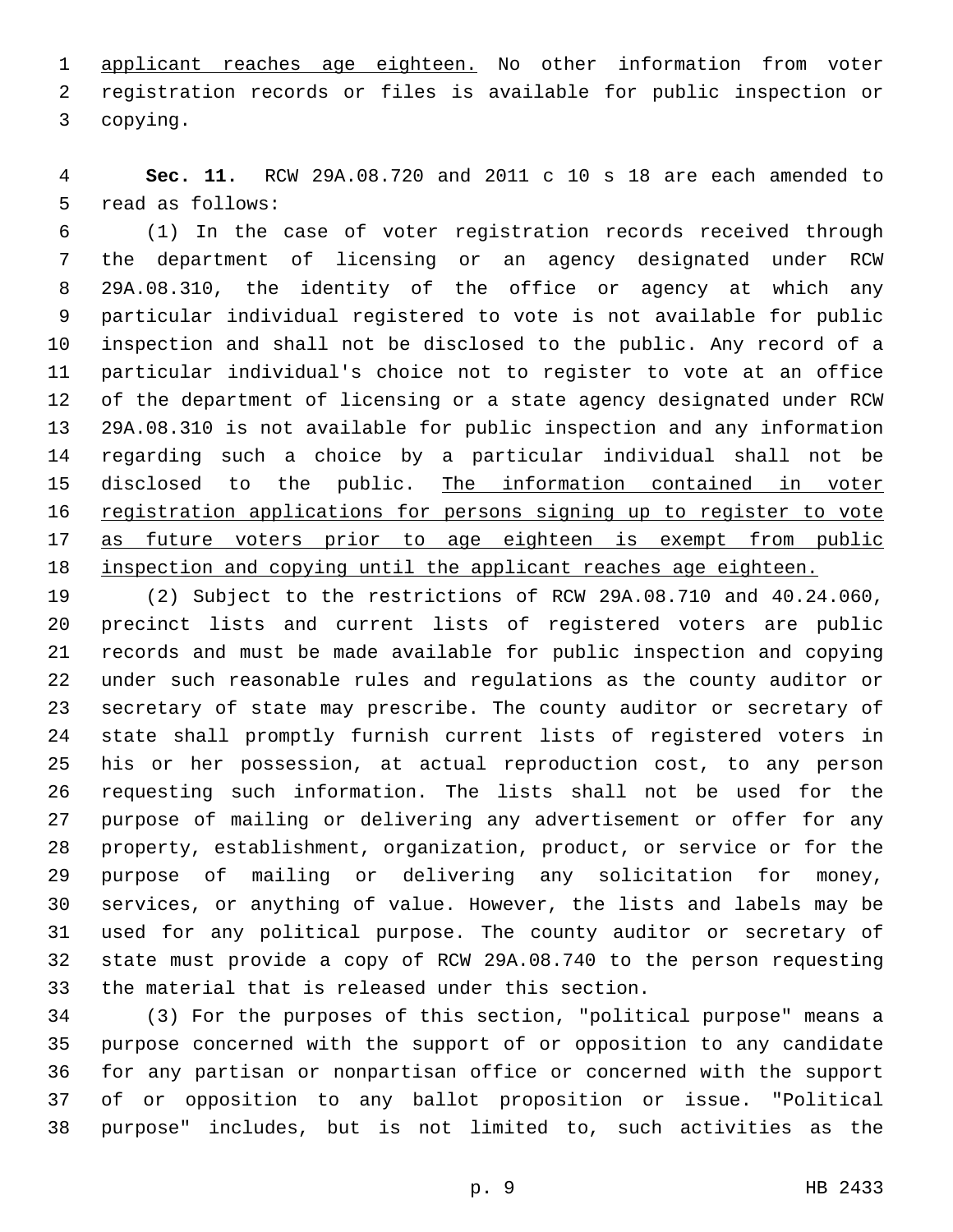advertising for or against any candidate or ballot measure or the 2 solicitation of financial support.

 **Sec. 12.** RCW 29A.08.760 and 2011 1st sp.s. c 43 s 813 are each 4 amended to read as follows:

 The secretary of state shall provide a duplicate copy of the master statewide computer file or electronic data file of registered voters to the consolidated technology services agency for purposes of creating the jury source list without cost. The information contained in voter registration applications for persons signing up to register 10 to vote as future voters prior to age eighteen is exempt from 11 inclusion until the applicant reaches age eighteen. Restrictions as to the commercial use of the information on the statewide computer tape or data file of registered voters, and penalties for its misuse, shall be the same as provided in RCW 29A.08.720 and 29A.08.740.

 **Sec. 13.** RCW 29A.84.140 and 2005 c 246 s 22 are each amended to 16 read as follows:

 A person who knows that he or she does not possess the legal qualifications of a voter and who registers to vote is guilty of a class C felony. This section does not apply to persons age sixteen or seventeen signing up to register to vote as authorized under section 21 5 of this act.

 NEW SECTION. **Sec. 14.** A new section is added to chapter 29A.08 23 RCW to read as follows:

 (1) A person who has attained sixteen years of age and has a valid Washington state driver's license or identicard may sign up to register to vote as part of the future voter program, by submitting a voter registration application electronically on the secretary of 28 state's web site.

 (2) The applicant must attest to the truth of the information provided on the application by affirmatively accepting the 31 information as true.

 (3) If signing up to register electronically, the applicant must affirmatively assent to the use of his or her driver's license or identicard signature for voter registration purposes.

 (4) The applicant must affirmatively acknowledge that he or she will not vote until his or her eighteenth birthday.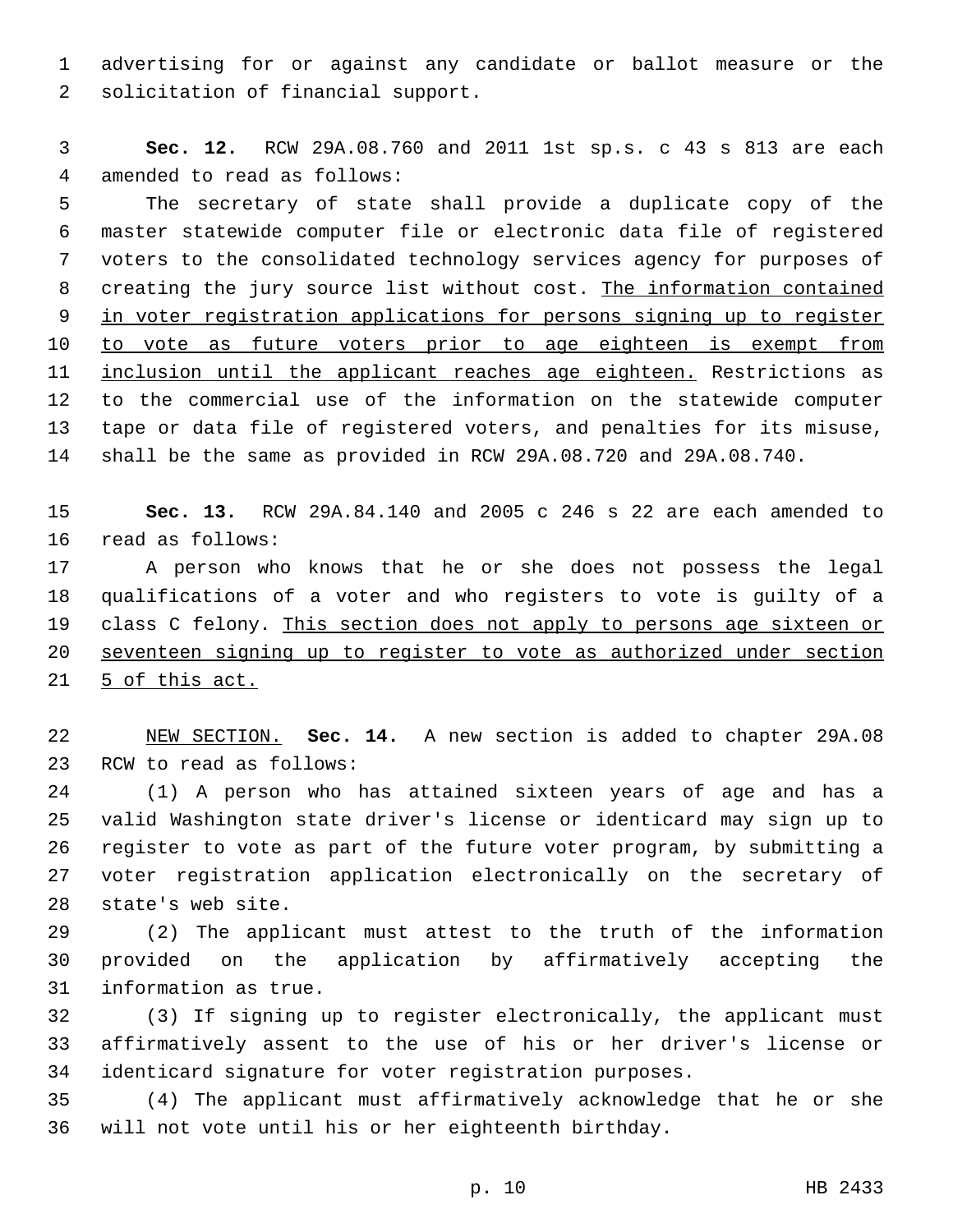1 (5) A voter registration application submitted electronically is otherwise considered a registration by mail.2

3 (6) For each electronic registration application, the secretary 4 of state must obtain a digital copy of the applicant's driver's 5 license or identicard signature from the department of licensing.

6 (7) The secretary of state may employ additional security 7 measures to ensure the accuracy and integrity of voter 8 preregistration applications submitted electronically.

9 **Sec. 15.** RCW 46.20.155 and 2013 c 11 s 90 are each amended to 10 read as follows:

 (1) Before issuing an original license or identicard or renewing a license or identicard under this chapter, the licensing agent shall determine if the applicant wants to register to vote or update his or her voter registration by asking the following question:

15 "Do you want to register or sign up to vote or update your voter 16 registration?"

17 If the applicant chooses to register, sign up, or update a 18 registration, the agent shall ask the following:

19 (1) "Are you a United States citizen?"

20 (2) "Are you ((or will)) at least sixteen years old and do you 21 understand that you must be eighteen years of age ((on or)) before 22 ((the next election)) you vote?"

23 If the applicant answers in the affirmative to both questions, 24 the agent shall then submit the registration, sign up form, or 25 update. If the applicant answers in the negative to either question, 26 the agent shall not submit ((a voter registration)) an application. 27 Information provided for persons under eighteen years of age under 28 this section is exempt from public inspection and copying under 29 chapter 42.56 RCW until the person reaches eighteen years of age.

 (2) The department shall establish a procedure that substantially meets the requirements of subsection (1) of this section when permitting an applicant to renew a license or identicard by mail or 33 by electronic commerce.

34 **Sec. 16.** RCW 42.56.250 and 2017 c 38 s 1 and 2017 c 16 s 1 are 35 each reenacted and amended to read as follows: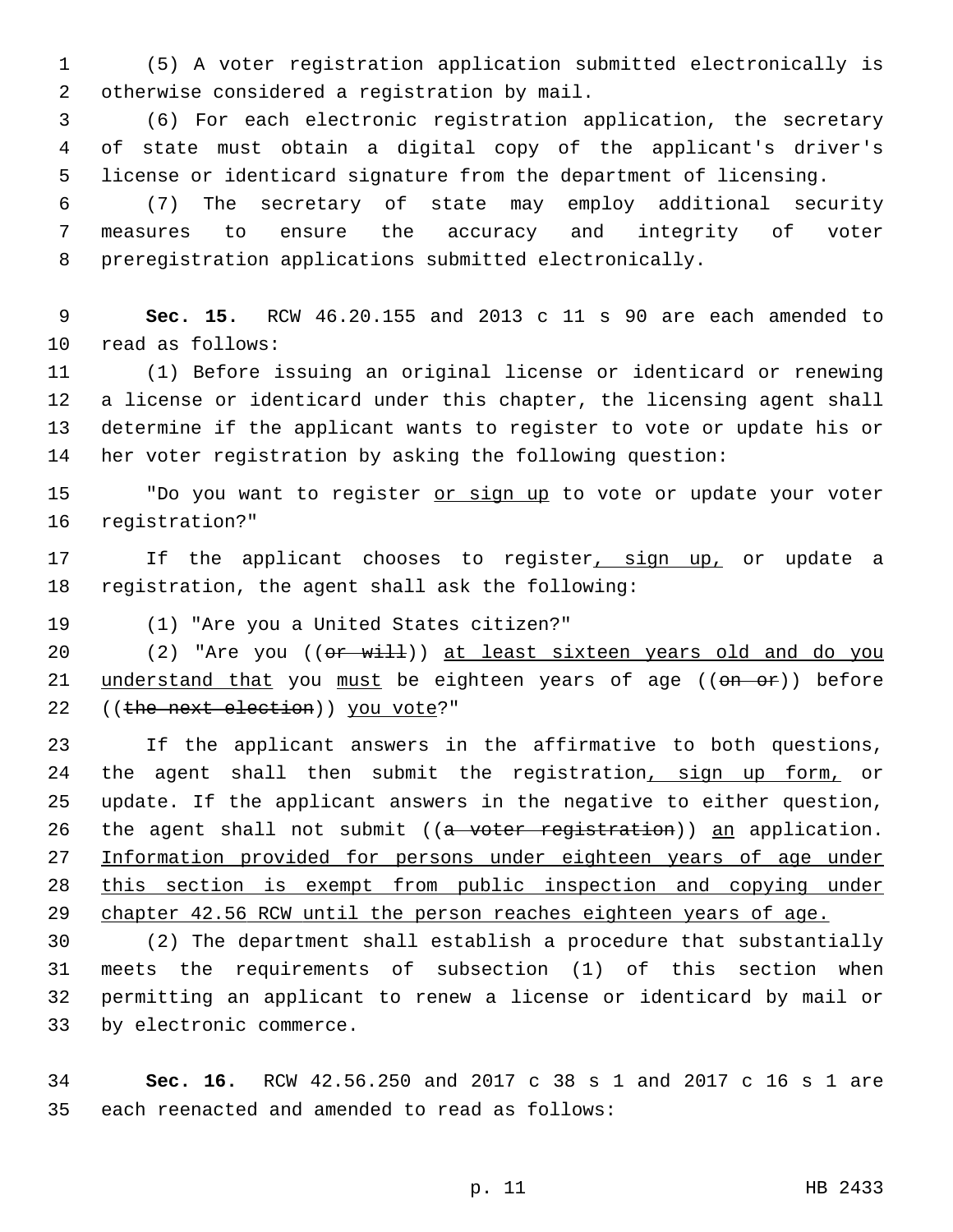The following employment and licensing information is exempt from 2 public inspection and copying under this chapter:

 (1) Test questions, scoring keys, and other examination data used to administer a license, employment, or academic examination;

 (2) All applications for public employment, including the names of applicants, resumes, and other related materials submitted with 7 respect to an applicant;

 (3) Professional growth plans (PGPs) in educator license renewals submitted through the eCert system in the office of the 10 superintendent of public instruction;

 (4) The following information held by any public agency in personnel records, public employment related records, volunteer rosters, or included in any mailing list of employees or volunteers of any public agency: Residential addresses, residential telephone numbers, personal wireless telephone numbers, personal email addresses, social security numbers, driver's license numbers, identicard numbers, and emergency contact information of employees or volunteers of a public agency, and the names, dates of birth, residential addresses, residential telephone numbers, personal wireless telephone numbers, personal email addresses, social security numbers, and emergency contact information of dependents of employees or volunteers of a public agency. For purposes of this subsection, "employees" includes independent provider home care workers as 24 defined in RCW 74.39A.240;

 (5) Information that identifies a person who, while an agency employee: (a) Seeks advice, under an informal process established by the employing agency, in order to ascertain his or her rights in connection with a possible unfair practice under chapter 49.60 RCW against the person; and (b) requests his or her identity or any 30 identifying information not be disclosed;

 (6) Investigative records compiled by an employing agency conducting an active and ongoing investigation of a possible unfair practice under chapter 49.60 RCW or of a possible violation of other federal, state, or local laws prohibiting discrimination in 35 employment;

 (7) Criminal history records checks for board staff finalist 37 candidates conducted pursuant to RCW 43.33A.025;

 (8) Except as provided in RCW 47.64.220, salary and benefit information for maritime employees collected from private employers under RCW 47.64.220(1) and described in RCW 47.64.220(2);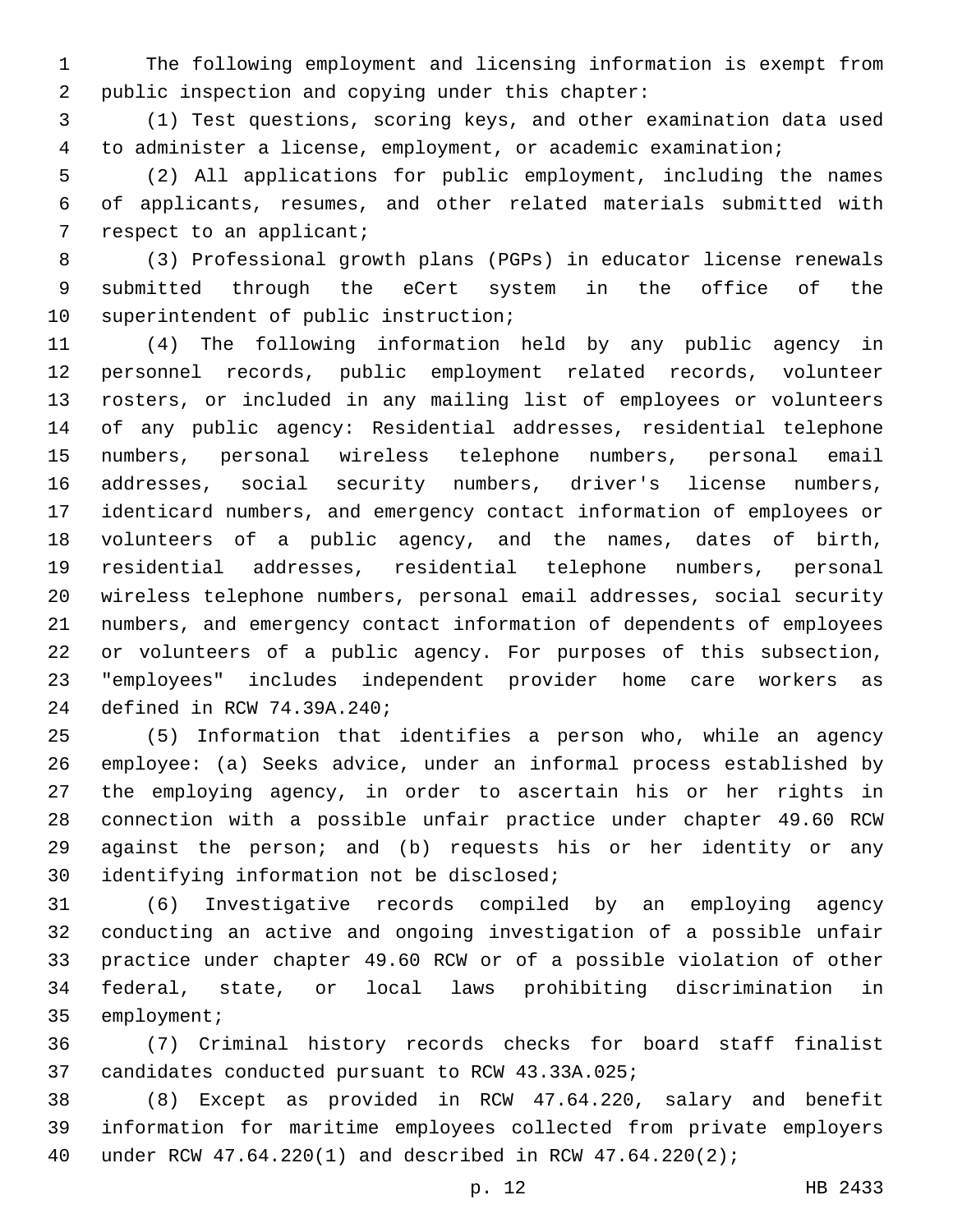(9) Photographs and month and year of birth in the personnel files of employees and workers of criminal justice agencies as defined in RCW 10.97.030. The news media, as defined in RCW 5.68.010(5), shall have access to the photographs and full date of birth. For the purposes of this subsection, news media does not include any person or organization of persons in the custody of a 7 criminal justice agency as defined in RCW 10.97.030; ((and))

 (10) The global positioning system data that would indicate the location of the residence of a public employee or volunteer using the 10 global positioning system recording device; and

 (11) Information contained in voter registration records gathered under Title 29A RCW and RCW 46.20.155 until the person reaches 13 eighteen years of age.

 **Sec. 17.** RCW 29A.08.330 and 2013 c 11 s 16 are each amended to 15 read as follows:

 (1) The secretary of state shall prescribe the method of voter registration for each designated agency. The agency shall use either the state voter registration by mail form with a separate declination form for the applicant to indicate that he or she declines to register at this time, or the agency may use a separate form approved 21 for use by the secretary of state.

 (2) The person providing service at the agency shall offer voter registration services to every client whenever he or she applies for service or assistance and with each renewal, recertification, or change of address. The person providing service shall give the applicant the same level of assistance with the voter registration application as is offered to fill out the agency's forms and documents, including information about age and citizenship 29 requirements for voter registration.

 (3) The person providing service at the agency shall determine if the prospective applicant wants to register to vote or update his or her voter registration by asking the following question:

33 "Do you want to register or sign up to vote or update your voter registration?"34

35 If the applicant chooses to register, sign up, or update a registration, the service agent shall ask the following:

(a) "Are you a United States citizen?"37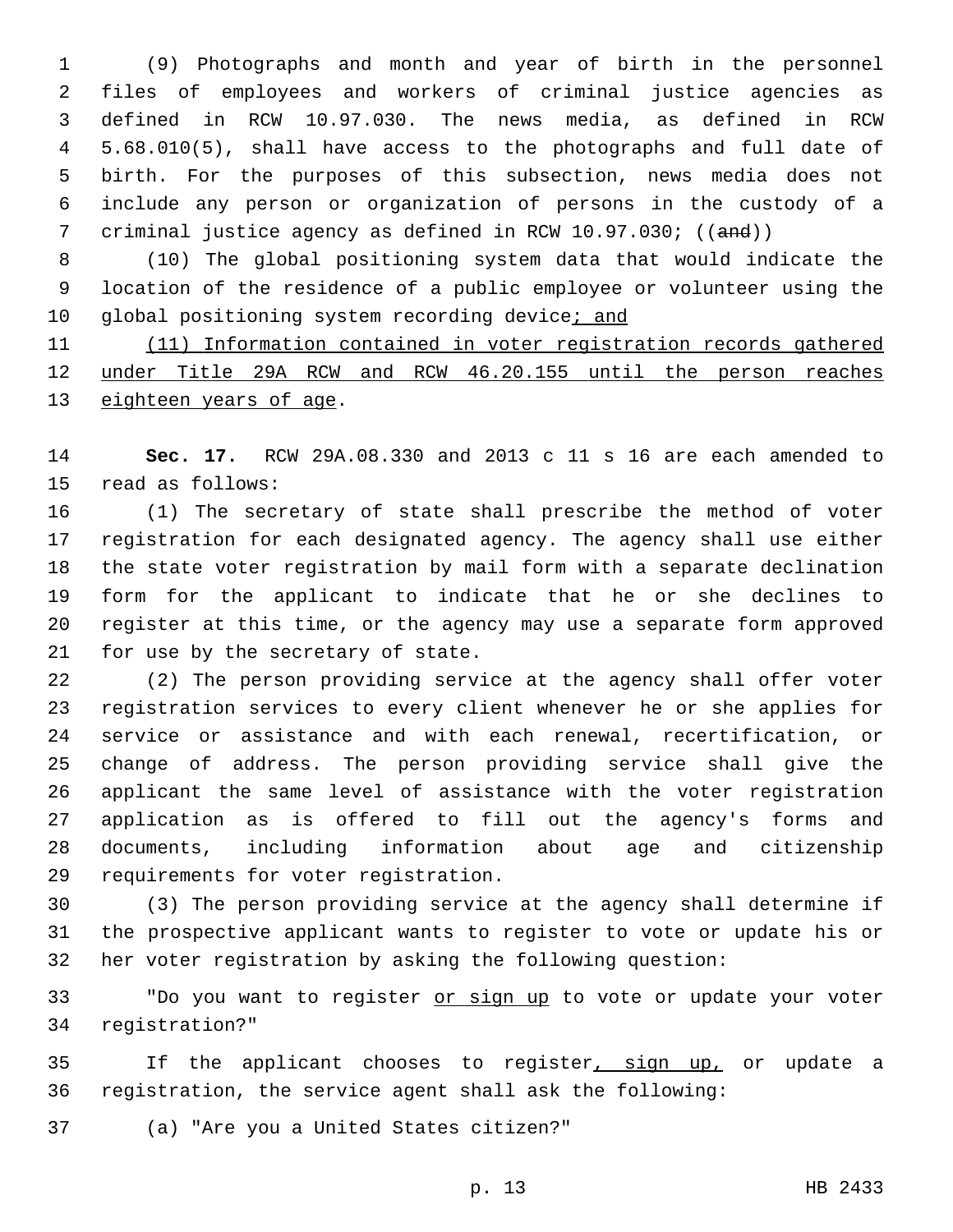1 (b) "Are you (( $e$ **r** will)) at least sixteen years old and do you 2 understand that you must be eighteen years of age ((on or)) before 3 ((the next election)) you vote?"

 If the applicant answers in the affirmative to both questions, the agent shall then provide the applicant with a voter registration form and instructions and shall record that the applicant has 7 requested to sign up to vote, register to vote, or update a voter registration. If the applicant answers in the negative to either question, the agent shall not provide the applicant with a voter 10 registration ((form)) application.

 (4) If an agency uses a computerized application process, it may, in consultation with the secretary of state, develop methods to capture simultaneously the information required for voter registration during a person's computerized application process.

 (5) Each designated agency shall transmit the applications to the secretary of state or appropriate county auditor within three 17 business days.

 (6) Information provided for persons under eighteen years of age 19 for voter sign up is exempt from public inspection and copying under chapter 42.56 RCW until the person reaches eighteen years of age.

 **Sec. 18.** RCW 29A.08.810 and 2011 c 10 s 20 are each amended to 22 read as follows:

 (1) Registration of a person as a voter is presumptive evidence of his or her right to vote. A challenge to the person's right to vote must be based on personal knowledge of one of the following:

 (a) The challenged voter has been convicted of a felony and the 27 voter's civil rights have not been restored;

 (b) The challenged voter has been judicially declared ineligible 29 to vote due to mental incompetency;

 (c) The challenged voter does not live at the residential address provided, in which case the challenger must either:

 (i) Provide the challenged voter's actual residence on the 33 challenge form; or

 (ii) Submit evidence that he or she exercised due diligence to verify that the challenged voter does not reside at the address provided and to attempt to contact the challenged voter to learn the challenged voter's actual residence, including that the challenger 38 personally: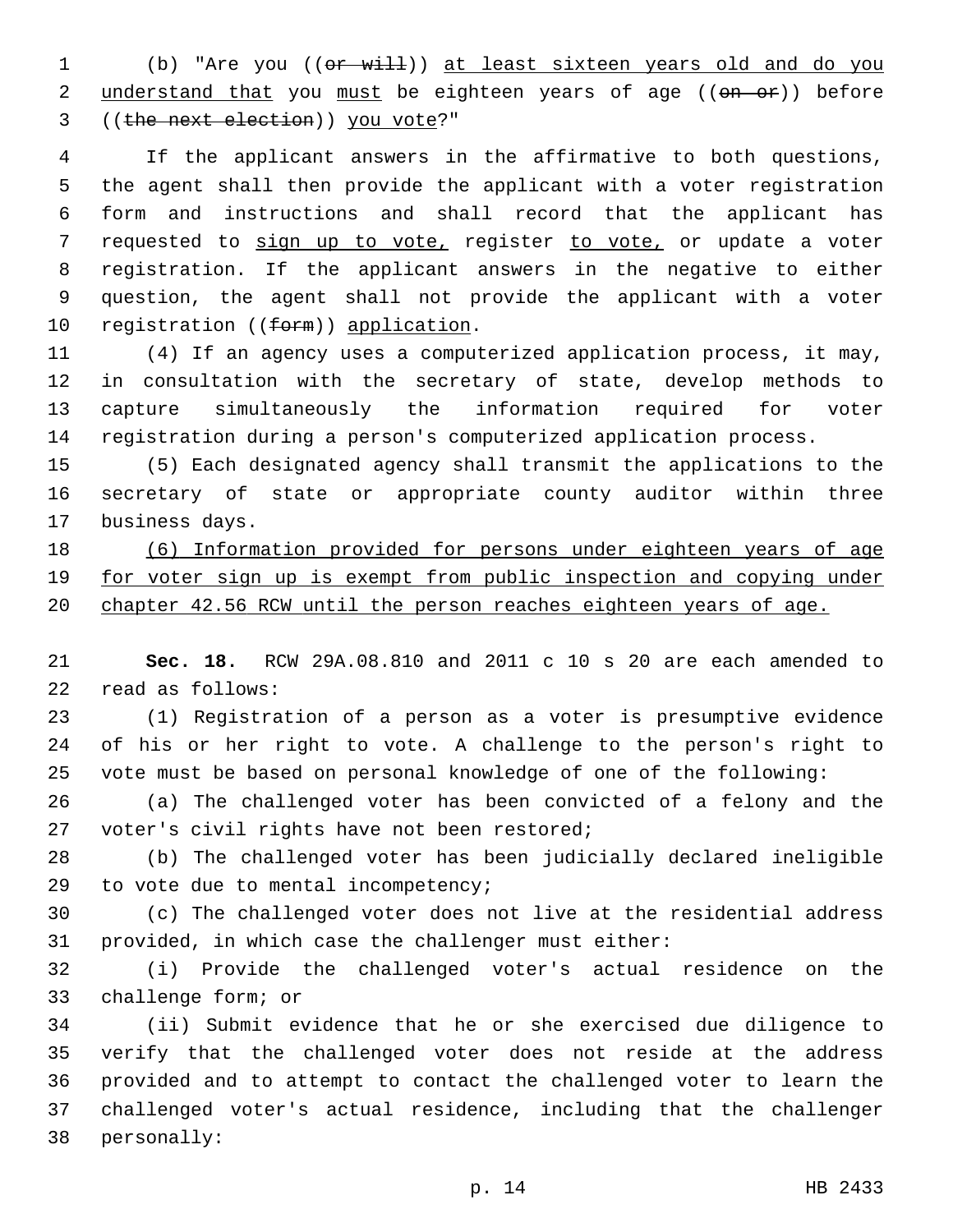(A) Sent a letter with return service requested to the challenged voter's residential address provided, and to the challenged voter's 3 mailing address, if provided;

 (B) Visited the residential address provided and contacted persons at the address to determine whether the voter resides at the address and, if not, obtained and submitted with the challenge form a signed affidavit subject to the penalties of perjury from a person who owns or manages property, resides, or is employed at the address provided, that to his or her personal knowledge the challenged voter 10 does not reside at the address as provided on the voter registration;

 (C) Searched local telephone directories, including online directories, to determine whether the voter maintains a telephone 13 listing at any address in the county;

 (D) Searched county auditor property records to determine whether 15 the challenged voter owns any property in the county; and

 (E) Searched the statewide voter registration database to determine if the voter is registered at any other address in the 18 state;

19 (d) The challenged voter  $((with 1)$  is not  $((be))$  eighteen years of 20 age ((by the next election)); or

(e) The challenged voter is not a citizen of the United States.

 (2) A person's right to vote may be challenged by another registered voter or the county prosecuting attorney.

 (3) The challenger must file a signed affidavit subject to the penalties of perjury swearing that, to his or her personal knowledge and belief, having exercised due diligence to personally verify the evidence presented, the challenged voter either is not qualified to vote or does not reside at the address given on his or her voter registration record based on one of the reasons allowed in subsection (1) of this section. The challenger must provide the factual basis for the challenge, including any information required by subsection (1)(c) of this section, in the signed affidavit. The challenge may not be based on unsupported allegations or allegations by anonymous third parties. All documents pertaining to the challenge are public 35 records.

 (4) Challenges based on a felony conviction under RCW 29A.08.520 must be heard according to RCW 29A.08.520 and rules adopted by the 38 secretary of state.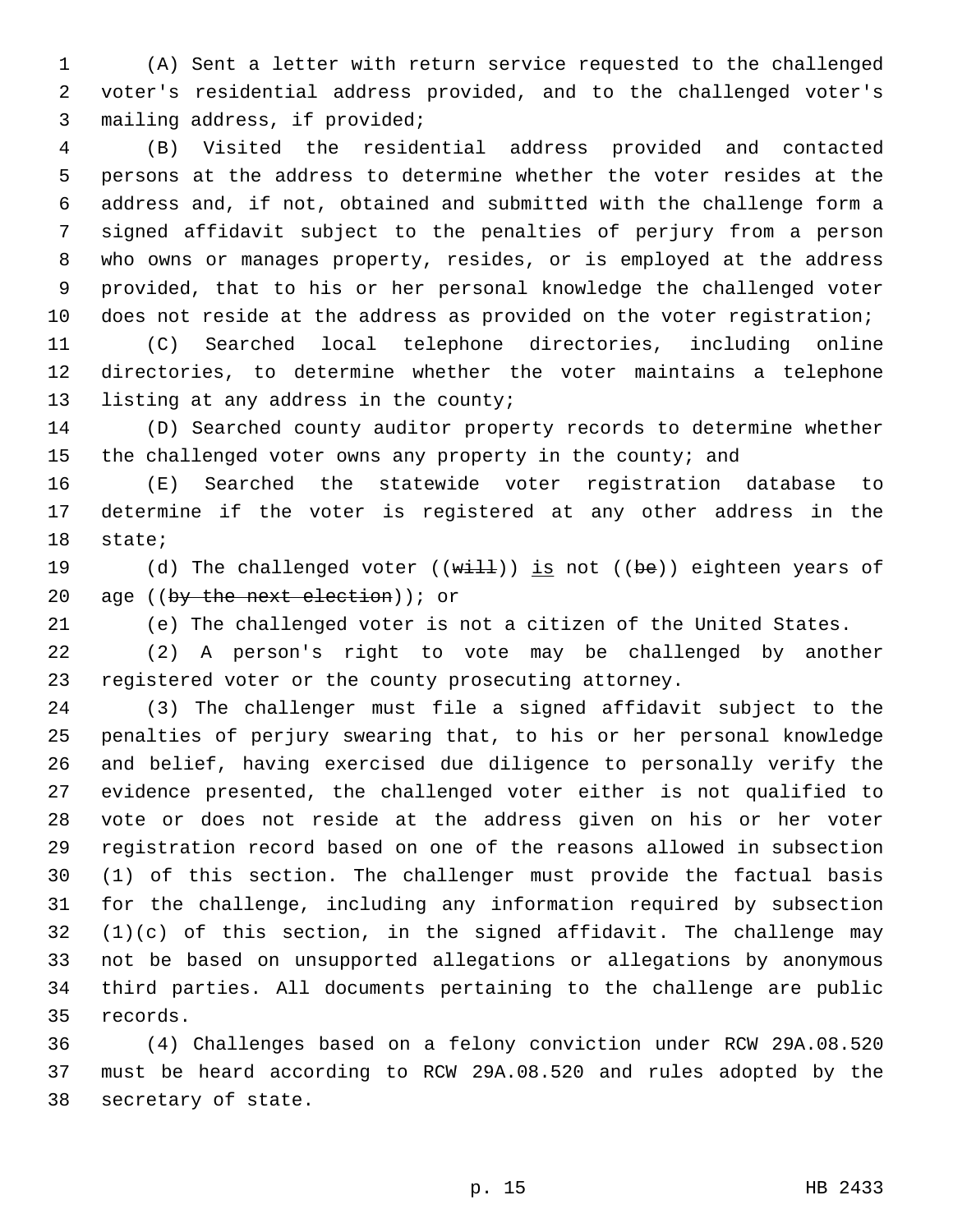NEW SECTION. **Sec. 19.** A new section is added to chapter 29A.08 2 RCW to read as follows:

 A person between ages sixteen and eighteen years who is a citizen of the United States applying for or renewing an enhanced driver's license or identicard issued under RCW 46.20.202 may be signed up to register to vote, as part of the future voter program, at the time of registration or renewal, by automated process if the department of licensing record associated with the applicant verifies United States citizenship, contains the data required for voter registration under RCW 29A.08.010, and includes a signature image. The person must be informed that his or her record will be used for voter registration once he or she attains age eighteen, and offered an opportunity to 13 decline to register.

 NEW SECTION. **Sec. 20.** A new section is added to chapter 29A.08 15 RCW to read as follows:

 (1) If the applicant in section 19 of this act does not decline registration, the application must be stored by the department of licensing until the person is seventeen years and eight months of age. Once the applicant reaches seventeen years and eight months of age, the application must be forwarded to the secretary of state and is then considered submitted pursuant to RCW 29A.08.340. The information forwarded must contain the most recent residence and 23 mailing address on file with the department.

 (2) For each such application, the secretary of state must obtain a digital copy of the applicant's signature image from the department 26 of licensing.

 (3) The secretary of state may employ additional security measures to ensure the accuracy and integrity of voter registration applications submitted electronically.29

 NEW SECTION. **Sec. 21.** A new section is added to chapter 29A.08 31 RCW to read as follows:

 A person age eighteen years or older who is a citizen of the United States applying for or renewing an enhanced driver's license or identicard issued under RCW 46.20.202 may be registered to vote or update voter registration information at the time of registration or renewal, by automated process if the department of licensing record associated with the applicant verifies United States citizenship, contains the data required for voter registration under RCW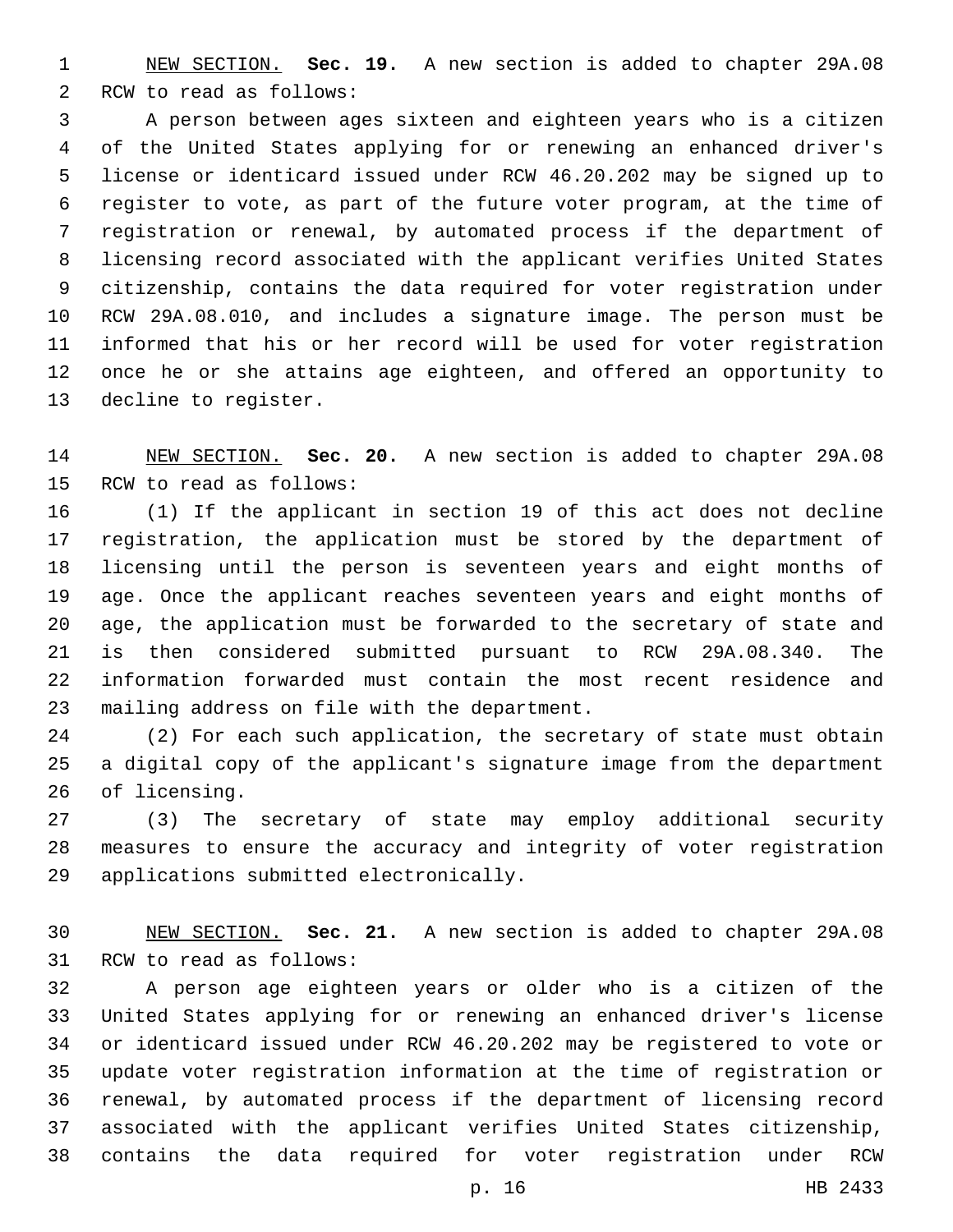29A.08.010, and includes a signature image. The person must be informed that his or her record will be used for voter registration, 3 and offered an opportunity to decline to register.

 NEW SECTION. **Sec. 22.** A new section is added to chapter 29A.08 5 RCW to read as follows:

 (1) If the applicant in section 21 of this act does not decline registration, the application is submitted pursuant to RCW 29A.08.340.8

 (2) For each such application, the secretary of state must obtain a digital copy of the applicant's signature image from the department 11 of licensing.

 (3) The secretary of state may employ additional security measures to ensure the accuracy and integrity of voter registration 14 applications submitted electronically.

 NEW SECTION. **Sec. 23.** A new section is added to chapter 29A.08 16 RCW to read as follows:

 (1) For persons age eighteen years and older registering under section 21 of this act, an application is considered complete only if it contains the information required by RCW 29A.08.010 and citizenship information. The applicant is considered to be registered to vote as of the original date of application or renewal of an enhanced driver's license or enhanced identicard issued under RCW 46.20.202. The auditor shall record the appropriate precinct identification, taxing district identification, and date of registration on the voter's record in the state voter registration list. Any mailing address provided shall be used only for mail delivery purposes, and not for precinct assignment or residency purposes. Within sixty days after the receipt of an application or transfer, the auditor shall send to the applicant, by first-class nonforwardable mail, an acknowledgment notice identifying the registrant's precinct and containing such other information as may be required by the secretary of state. The United States postal service shall be instructed not to forward a voter registration card to any other address and to return to the auditor any card which is not deliverable.35

 (2) If an application is not complete, the auditor shall promptly mail a verification notice to the applicant. The verification notice shall require the applicant to provide the missing information. If